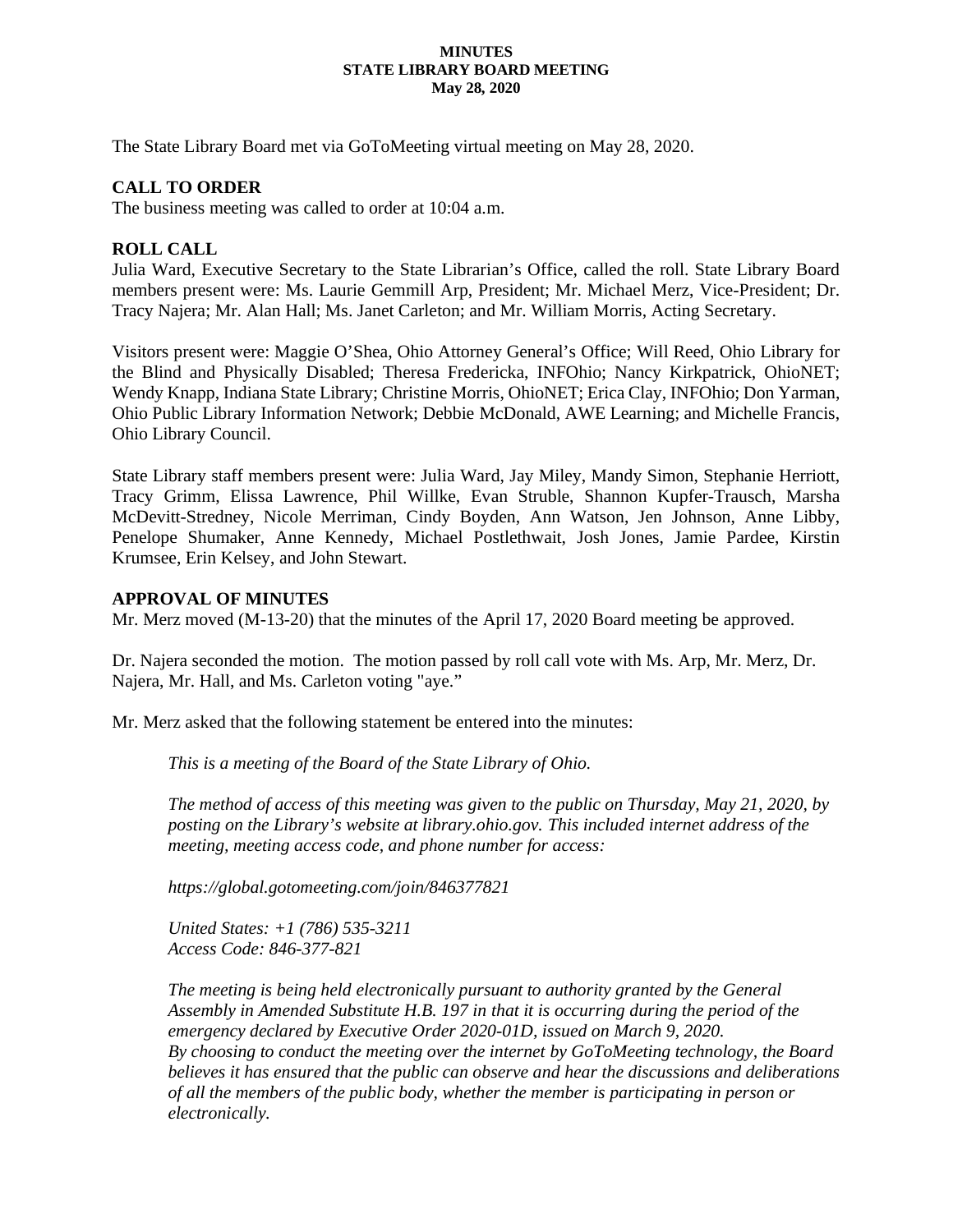> *This meeting does not include a "public hearing" as that term is used in Ohio Revised Code Ch. 119*

# **PUBLIC PARTICIPATION**

There was no Public Participation.

# **LSTA REPORT**

# **Libraries Connect Ohio Statewide Core Electronic Databases**

Evan Struble, Associate State Librarian for Library Development, introduced Don Yarman, Executive Director of Ohio Public Library Information Network (OPLIN). Mr. Yarman presented the funding request for the Libraries Connect Ohio (LCO) databases. He gave a brief history of LCO, which is a partnership of OPLIN, OhioLINK, and INFOhio with the State Library of Ohio that started sixteen years ago to provide online database access to Ohio library users. He emphasized how library buildings being closed the last few months have highlighted how essential access to this premium online content is.

Mr. Merz moved (M-14-20) that a Library Services and Technology Act (LSTA) grant in the amount of \$1,500,000 be awarded to The Ohio State University for the Libraries Connect Ohio (OhioLINK, OPLIN, INFOhio) Statewide Core Electronic Databases. For the period of July 1, 2020 – September 30, 2020, \$1,000,000 will be awarded from FFY2019 funds. \$500,000 of the grant amount will be funded from FFY2020 funds for the period of July 1, 2020 – June 30, 2021, contingent upon the release of SFY2021 appropriations from ALI 350-601.

Dr. Najera seconded the motion. The motion passed by roll call vote with Ms. Arp, Mr. Merz, Dr. Najera, Mr. Hall, and Ms. Carleton voting "aye."

## **Ohio Library for the Blind and Physically Disabled**

Mr. Struble introduced Will Reed, the manager of the Ohio Library for the Blind and Physically Disabled (OLBPD). Mr. Reed presented the Board with a funding request for the OLBPD program. Mr. Reed explained that the funds provide crucial audio and Braille books to Ohioans. OLBPD works with the Library of Congress and the State Library to provide the service. Ten thousand Ohioans across the state are served by OLBPD. Ms. Arp asked if the number of patrons has increased since his time there. Mr. Reed explained that OLBPD is working on outreach to spread the word about the program. He said overall, the numbers are steady. Ms. Arp asked if OLBPD has partnered with organizations who already have outreach to at-risk or older populations. Mr. Reed responded that they are, and that they work together with partners at local, state, and federal levels.

Mr. Merz moved (M-15-20) that Federal Fiscal Year 2019 LSTA funds in an amount up to \$100,000 and Federal Fiscal Year 2020 funds in an amount up to \$134,000 be granted to the Cleveland Public Library to supplement the 5GBO Funds (ALI 350-605) for the operation of the Ohio Library for the Blind and Physically Disabled from July 1, 2020 – June 30, 2021. This is contingent upon the release of State Fiscal Year 2021 federal appropriations within ALI 350-601.

Mr. Hall seconded the motion. The motion passed by roll call vote with Ms. Arp, Mr. Merz, Dr. Najera, Mr. Hall, and Ms. Carleton voting "aye."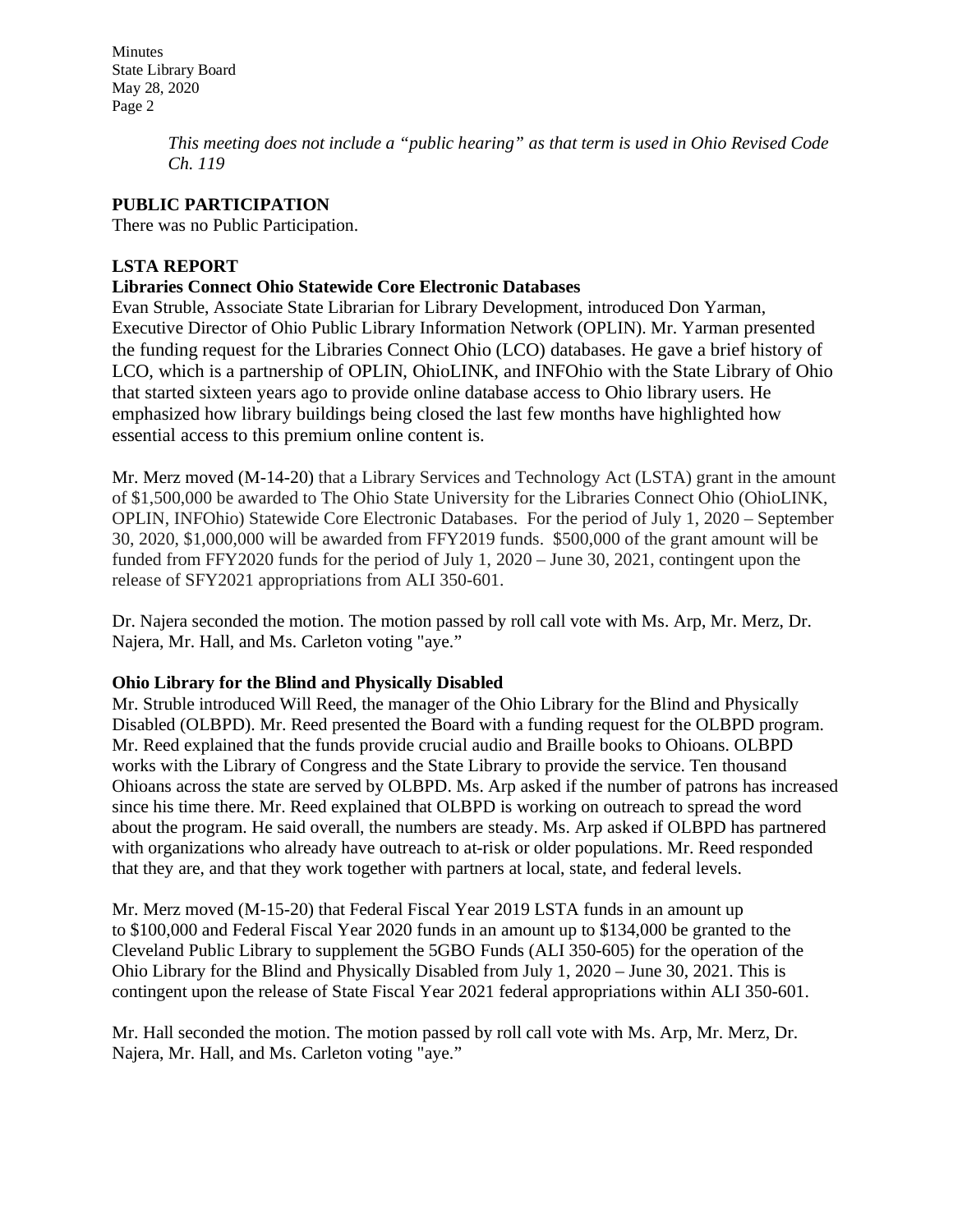### **STATE LIBRARIAN'S REPORT Budget Update**

Jamie Pardee, Chief Fiscal Officer, provided the Board with an update on the State Library budget. Ms. Pardee explained that for non-General Revenue Funds, the State Library could allot 100% of State Fiscal Year 2021 budget. The funds will be allotted quarterly. For General Revenue Funds, the State Library sustained a 10.2% cut which was put into a holding account. Ms. Pardee explained that the State Library will assume that those funds will not be available for use. General Revenue funds must also be allotted quarterly. She said that purchases must be justified to the Office of Budget and Management (OBM). Mr. Hall asked how these changes will impact the State Library. Ms. Pardee answered that they will look at payroll first, then rent, then what is mission critical for the agency. Mr. Hall asked if the automation account used for SEO is paid with non-General Revenue Funds and Ms. Pardee verified that it was, as well as statewide delivery, LSTA, and OPLIN. Dr. Najera asked if State Library rent is able to be excluded from the 10.2% cut and Ms. Pardee said that it is not. Dr. Najera asked if federal funds are being sequestered, and Ms. Pardee said that they are not. Ms. Arp asked if the state can take LSTA funds and Ms. Pardee explained that they cannot take federal funds. Ms. Arp asked if they understand the State Library's pass-through fund accounts and Ms. Pardee said that OBM does understand.

## **Statewide Delivery Update**

Ms. Pardee gave an update on statewide delivery to the Board. She explained that in order for the service to begin again, 85% of libraries need to be accepting deliveries. She said that June 29 is a realistic start date as Priority Dispatch needs a two-week lead time to prepare. Ms. Pardee explained that messages were sent to libraries asking them if they are available for delivery service. Sixty percent of libraries have responded, and none have said they are not going to be available for delivery service. Bill Morris, Interim Executive Director, told the Board that Ms. Pardee has done a phenomenal job managing delivery and budget issues during this difficult time. Ms. Arp asked if there is a concern about contaminated materials. She said she knows that Battelle is doing a study. Mr. Morris replied that the results of that study should be available soon.

## **CARES Act Update**

Mr. Struble gave an update on the CARES Act funds that Ohio is receiving. He explained that \$50 million was allocated to the Institute of Museum and Library Services (IMLS) and that IMLS has allocated \$30 million of that to give to states based on population. Ohio is receiving \$1 million, which can be released on July 1. Mr. Struble said that the State Library is making the application process for mini-grants as easy as possible. He explained that what the money can be used for has been changing, but he knows libraries can use it for things like PPE, plexiglass shields, etc. Mr. Struble said that there is another allotment that was released that libraries can apply directly to IMLS to receive for larger-scale initiatives. Ms. Arp said that institutions that need the money the most sometimes have the hardest time getting it and asked about removing barriers. Mr. Struble explained that the application will likely just have a series of check boxes for libraries to complete.

#### **UNFINISHED BUSINESS**

There was no unfinished business.

#### **NEW BUSINESS**

#### **State Subsidies**

Mr. Struble presented the Board with the funding request for state subsidies for the Regional Library Systems (RLS). He reminded the Board that there are four RLS in Ohio. He said that they have been working hard and are willing to collaborate to provide better service to libraries. He explained that from January through March, the four RLS held 145 events with a mix of in-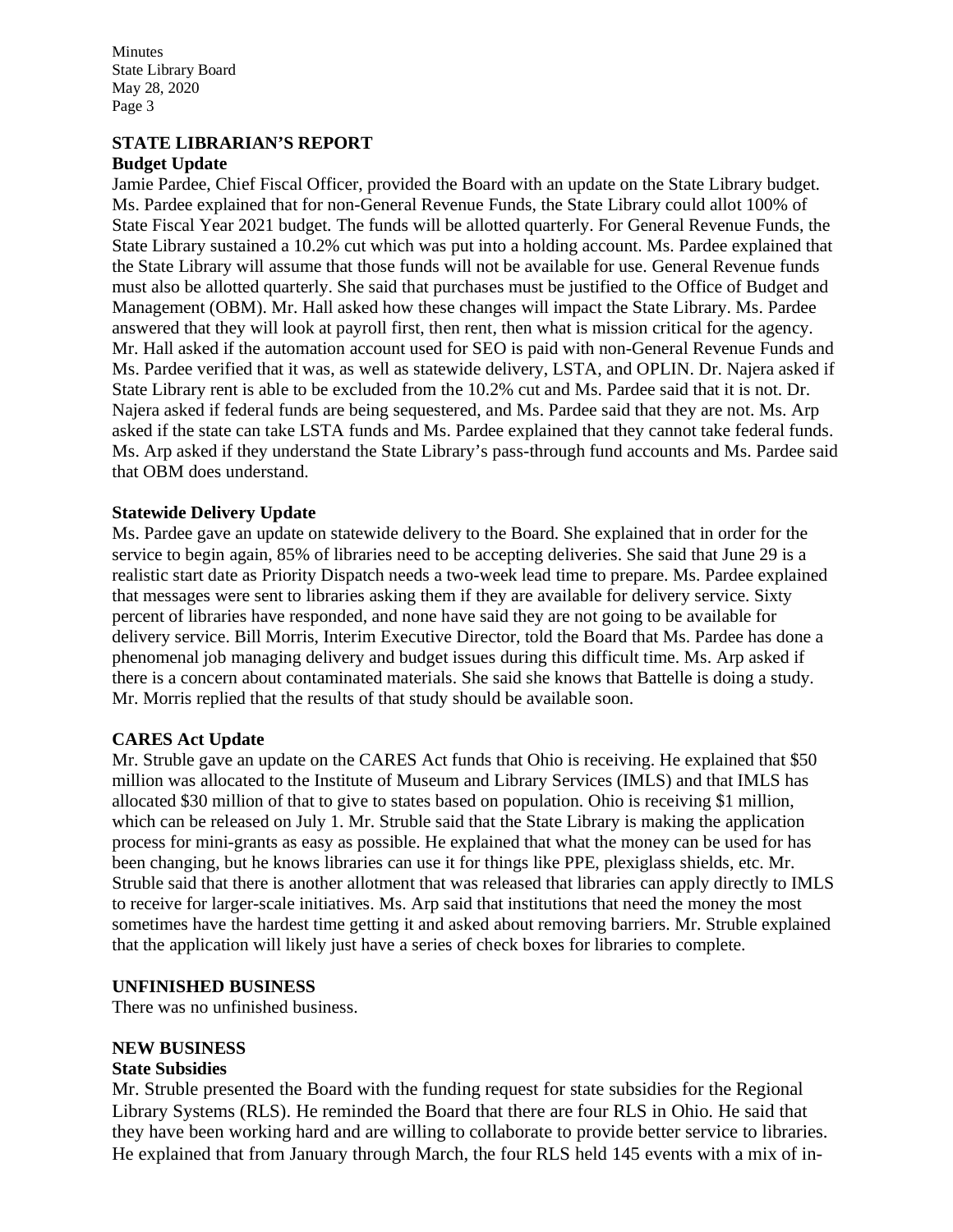person and online serving 2,564 library staff members. Mr. Struble gave some highlights from the various RLS individually. He said for collaborative programs, they are working together to bring the National Story Corps to Ohio and also are working to find a more cost-effective worker's compensation for libraries. Ms. Arp asked if there were bumps in the rollout of the shared continuing education calendar that they use. Mr. Struble explained that it didn't go as smoothly as they would like, and that it works well for half of the RLS.

Mr. Merz moved (M-16-20) that State Fiscal Year 2021 General Revenue Funds in an amount up to \$125,000 be granted to the Northeast Ohio Regional Library System (NEO-RLS) for operations from July 1, 2020 – June 30, 2021, contingent upon release of State Fiscal Year 2021 General Revenue Funds within ALI 350-502.

Dr. Najera seconded the motion. The motion passed by roll call vote with Ms. Arp, Mr. Merz, Dr. Najera, Mr. Hall, and Ms. Carleton voting "aye."

Mr. Merz moved (M-17-20) that State Fiscal Year 2021 General Revenue Funds in an amount up to \$125,000 be granted to the Northwest Library District (NORWELD) for operations from July 1, 2020 – June 30, 2021, contingent upon release of State Fiscal Year 2021 General Revenue Funds within ALI 350-502.

Mr. Hall seconded the motion. The motion passed by roll call vote with Ms. Arp, Mr. Merz, Dr. Najera, Mr. Hall, and Ms. Carleton voting "aye."

Mr. Merz moved (M-18-20) that State Fiscal Year 2021 General Revenue Funds in an amount up to \$125,000 be granted to the Southeast Ohio Regional Library System (SERLS) for operations from July 1, 2020 – June 30, 2021, contingent upon release of State Fiscal Year 2021 General Revenue Funds within ALI 350-502.

Ms. Carleton seconded the motion. The motion passed by roll call vote with Ms. Arp, Mr. Merz, Dr. Najera, Mr. Hall, and Ms. Carleton voting "aye."

Mr. Merz moved (M-19-20) that State Fiscal Year 2021 General Revenue Funds in an amount up to \$125,000 be granted to Southwest and Neighboring Libraries (SWON Libraries) for operations from July 1, 2020 – June 30, 2021, contingent upon release of State Fiscal Year 2021 General Revenue Funds within ALI 350-502.

Ms. Carleton seconded the motion. The motion passed by roll call vote with Ms. Arp, Mr. Merz, Dr. Najera, Mr. Hall, and Ms. Carleton voting "aye."

## **Ohio Library for the Blind and Physically Disabled**

Mr. Struble presented the Board with the funding request for state subsidies for the Ohio Library for the Blind and Physically Disabled (OLBPD). He explained that these are pass-through funds for the State Library. Ms. Arp thanked Mr. Struble and State Library staff for their hard work with the program.

Mr. Merz moved (M-20-20) that State Fiscal Year 2021 5GBO Funds in an amount up to \$1,274,294 be granted to the Cleveland Public Library for the operation of the Ohio Library for the Blind and Physically Disabled from July 1, 2020 – June 30, 2021, contingent upon release of State Fiscal Year 2021 5GBO Funds within ALI 350-605.